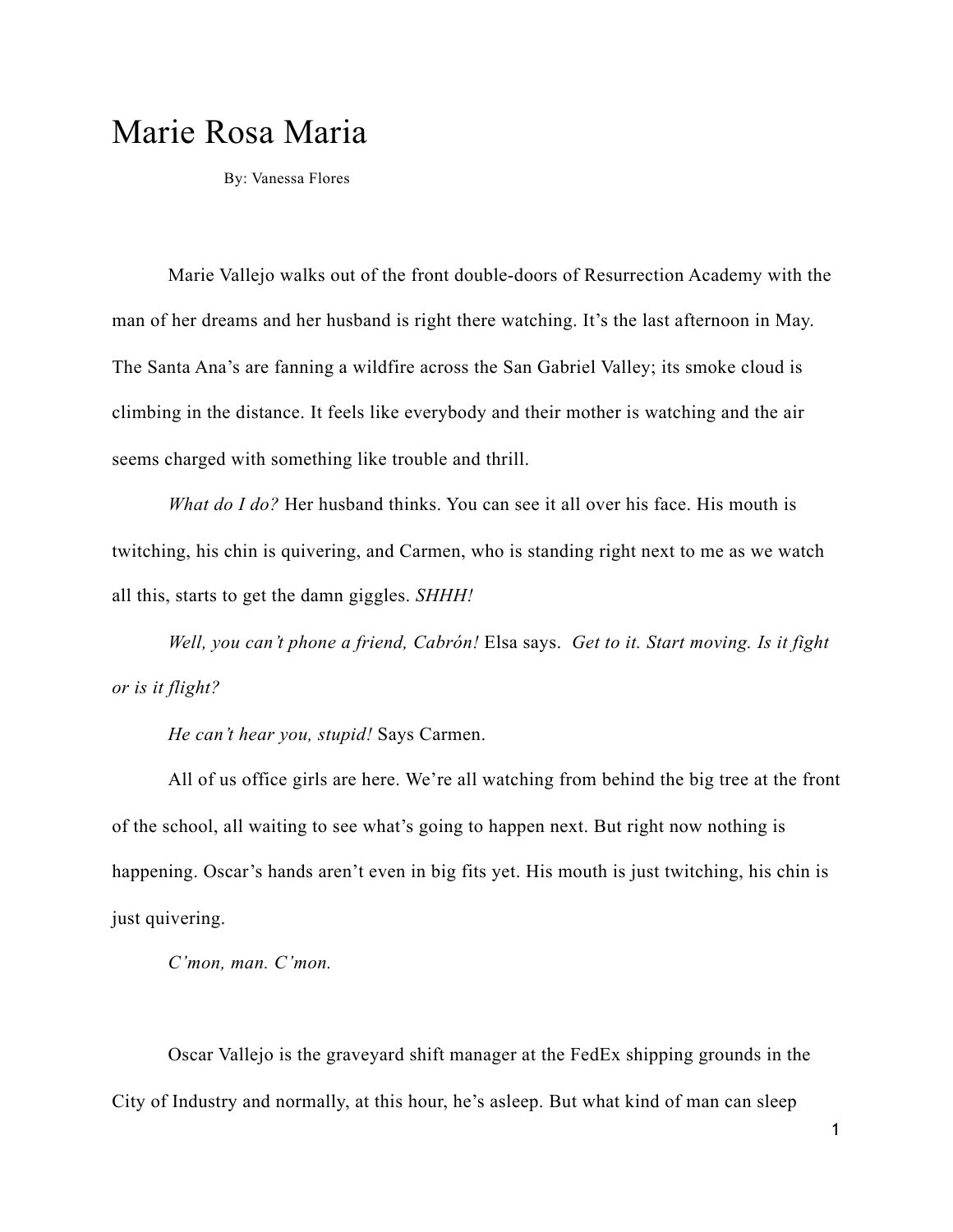when he thinks, no, when he *knows* his woman is playing him? And Oscar knows. He *knows* Marie. Marie is trouble. Marie's been trouble since the day he started getting with her and that was back in high school. All the way back in high school and that fool still loves her. After all this and he still takes her back. It's the kind of drama nobody understands because it's the kind of drama nobody can believe. Not from a man like Oscar, not from a big Mexican like him. His bro's all can't believe he's still with her. Can't believe he can get into fights at the card clubs on Saturday nights then go off with his girl. But maybe this time he's had enough.

The first of Marie's crushes (the guy on her high school baseball team named Marcos) he let that one be. He shrugged that guy off like nothing. He was all confident then. He knew he could get her back and he did. That's when their love was still new. Oh and he had no big beer belly then neither. The second time, with the guy named Paul—she worked with him at Macy's—he watched that one closely, but from a distance. And the third time, yeah there was a third time too, he made sure he never left Marie's side. Didn't let her go out without him. That was a close one. Almost lost her that time. Marie said she was feeling all smothered-like. Like she couldn't breathe. She told Carmen the little flame in her almost went all the way out. And those were those times.

This time, Oscar is wide awake when he's supposed to be asleep and Marie is out when she's supposed to be at home. We can't even believe Oscar found out about this one.

*Who told him*? We whisper. *How's he know?*

But Oscar's good like that. He's a man who gets to the bottom of things. And what's that saying they say?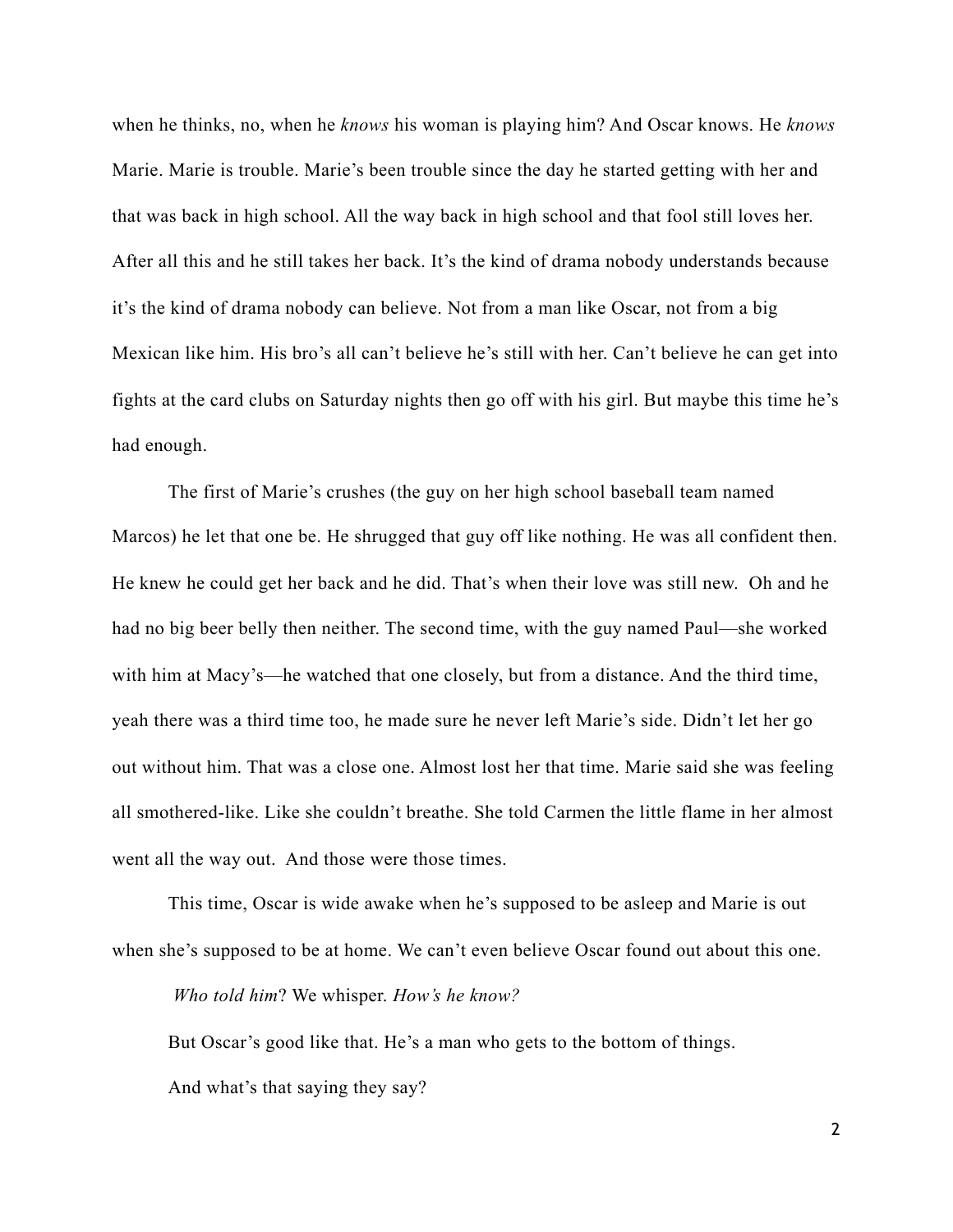*For nothing is hidden that will not become evident, nor anything secret that will not be known and come to light.*

They say that in church. Oscar knows it. He's a church guy. Every Sunday he's in Sacred Heart with Marie. They get there late but that's of nothing important because they get there. They bless themselves with the holy water at the back of the church and make their way towards the last rows of pews, Marie's heels clicking as they walk down the aisle. Before they enter the pew, Marie does a little curtsey and Oscar lunges. They make the sign of the cross and sit. Then Marie scoots all the way in, pulls down the kneeler and begins to pray. They look good from far: Marie with her curls and her dresses, Oscar in his nice button-ups. The ladies can smell his cologne from the front. That's how his mother knows he's arrived.

After church it's breakfast with la suegra. She's a widow and Oscar is her only son, so he is always taking care of her and she is always treating him like he just bought her a gift. She hangs off his large arm as they walk slowly from the church to the car and from the car to the restaurant. She pats him and kisses him and says, *thank you mijo, thank you,* and Marie is always looking away.

We can all tell Oscar doesn't want Marie to see him. If she sees him, he'll have to do something—and the dummy still doesn't know what to do. He wasn't expecting this. He wasn't expecting a white guy. None of us were. Nobody saw it coming. He's used to Marie buying dresses when she has a crush, but this time she's been buying books.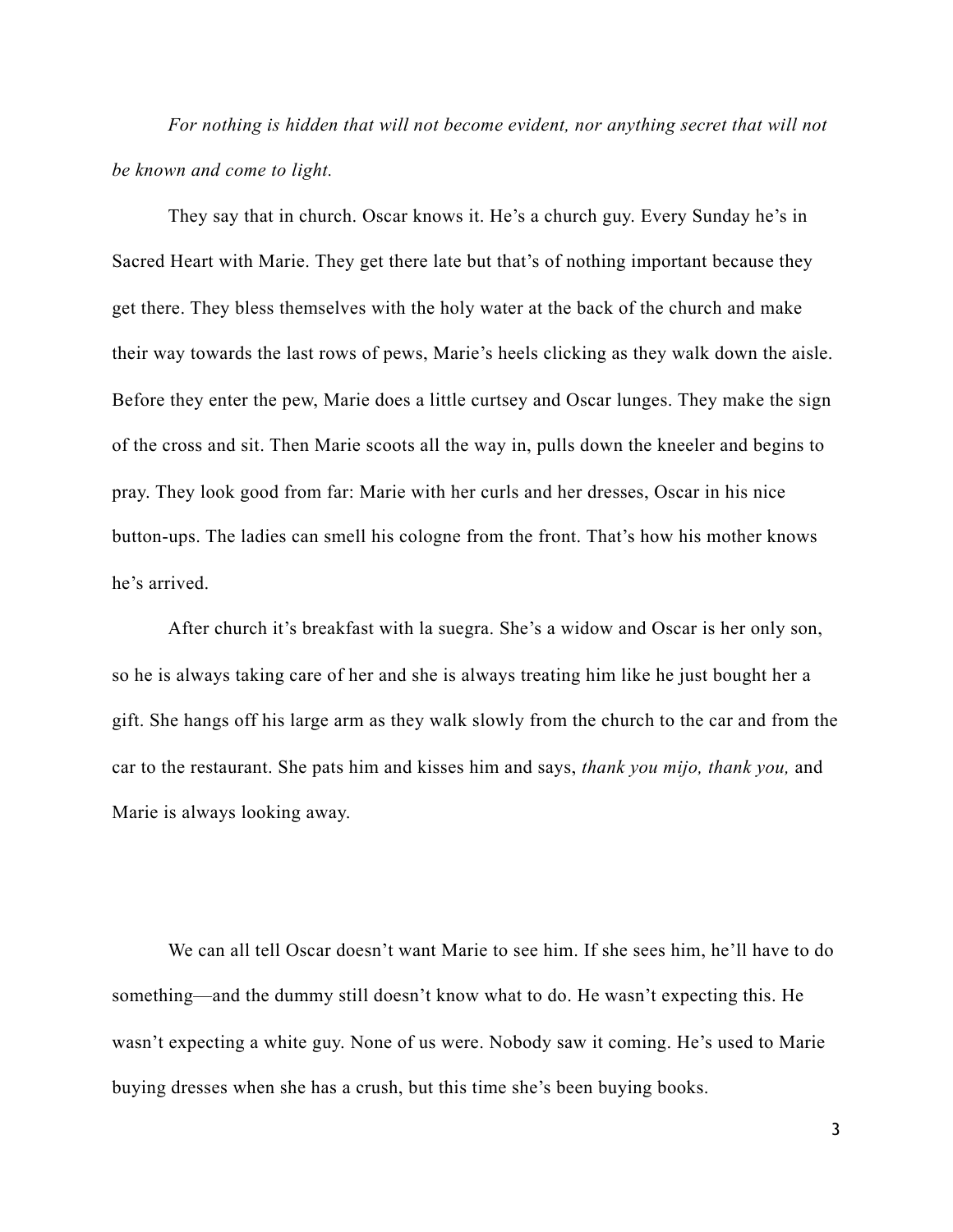And this time sancho's name is Nick Malone. Oscar doesn't know that yet. He hasn't asked around. But as he sits there staring, it's clear he's figuring things out. He's picking up on the clues. He's looking at the way this guy is dressed, a tie, his sleeves are rolled up at his elbows. He looks like he just wakes up and throws on his clothes. His hair is messy in that way that made us ask: *does he even own a comb?* But no, this fucker is handsome. He looks like kind of guy who would star in a sitcom and play the teacher.

#### *DING, DING!*

By the look on Oscar's face, he gets it now.

Carmen is pumping her fist; Margie has her hand to her forehead. We want to tell Oscar everything. We have all the details and he has none. We know all about his girl and we know all about Nick Malone. We know the whole story. We saw it all play out.

 We know Nick teaches at Resurrection Academy. We know he teaches fifth grade English. We know Marie's been seeing him in the lounge since her promotion. Normally, they don't even work in the same building—Marie works with the nuns and the rest of us in the back administration office in building One. She's an attendance clerk. Her mornings are busy, but she spends her afternoons playing solitaire at her computer. We know Marie watches Nick as he leads his fifth graders towards their classroom in Building Two, or as he play-fights with the kindergartners when he has yard duty at recess. There are two large windows to the left of her desk and she's almost always looking out them.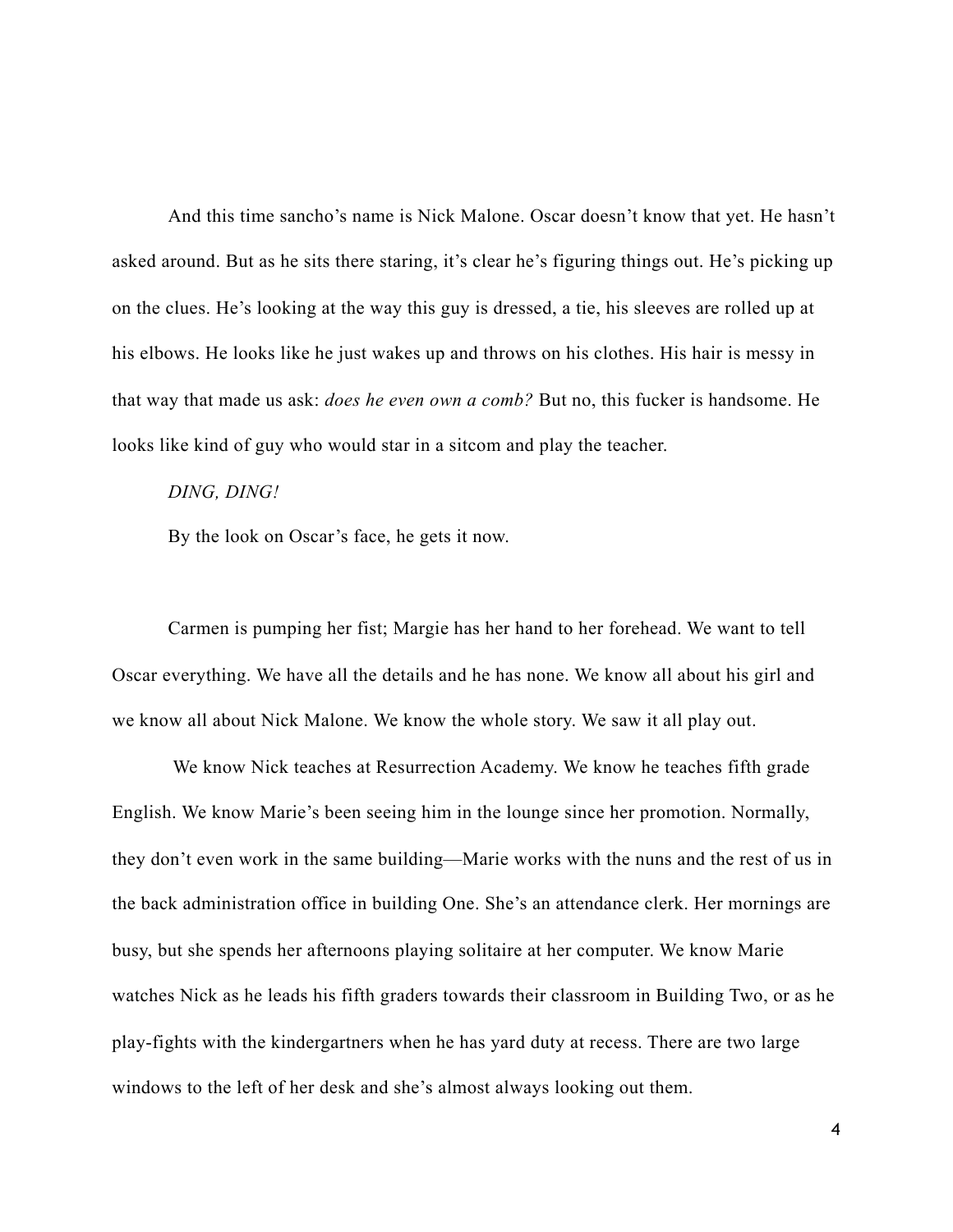That September, when he arrived brand new, she watched him cross the playground and said: Look! Look how his hair matches the leaves. It's like he's in a painting! And the girls in the office rolled their eyes and Sister Mary told her to hush.

He was walking fast. He had one of those messenger bags across his chest. The leaves were scattering below him, a reddish-brown just like his beard and the top of his head. The rest of him was grey. He looked straight out of a GAP catalogue and the office girls laughed and asked Marie if she wanted to fold his sweaters. She laughed too. She thought it was funny.

But anyone could see something was happening with her. She was always staring at him like that, like he was a figure in a painting. Sometimes an office girl would elbow her and tell her to stop drooling, but the truth is, everyone stared.

On campus, Mr. M was a minority among minorities. One of the few non-Hispanics and blacks at the school. And everyone stared because he was always smiling. Because his hair matched the color of the leaves, because he was so damn young (Marie's age—twentyfour) and when he got to the school things felt fresh or shocking. The way cilantro bites when mixed with dull greens, or the way color pops in a sea of black and white. Which is ridiculous because he *is* white. But that's what Marie wrote. Which is also ridiculous.

Yeah, she's a writer. I mean, she thinks she is, so guess she is. She sits at her desk by those windows and writes in her journal every single day. One afternoon, we took the journal from her desk drawer and snuck behind the building and spent our lunch break laughing while Marie was off in the lounge.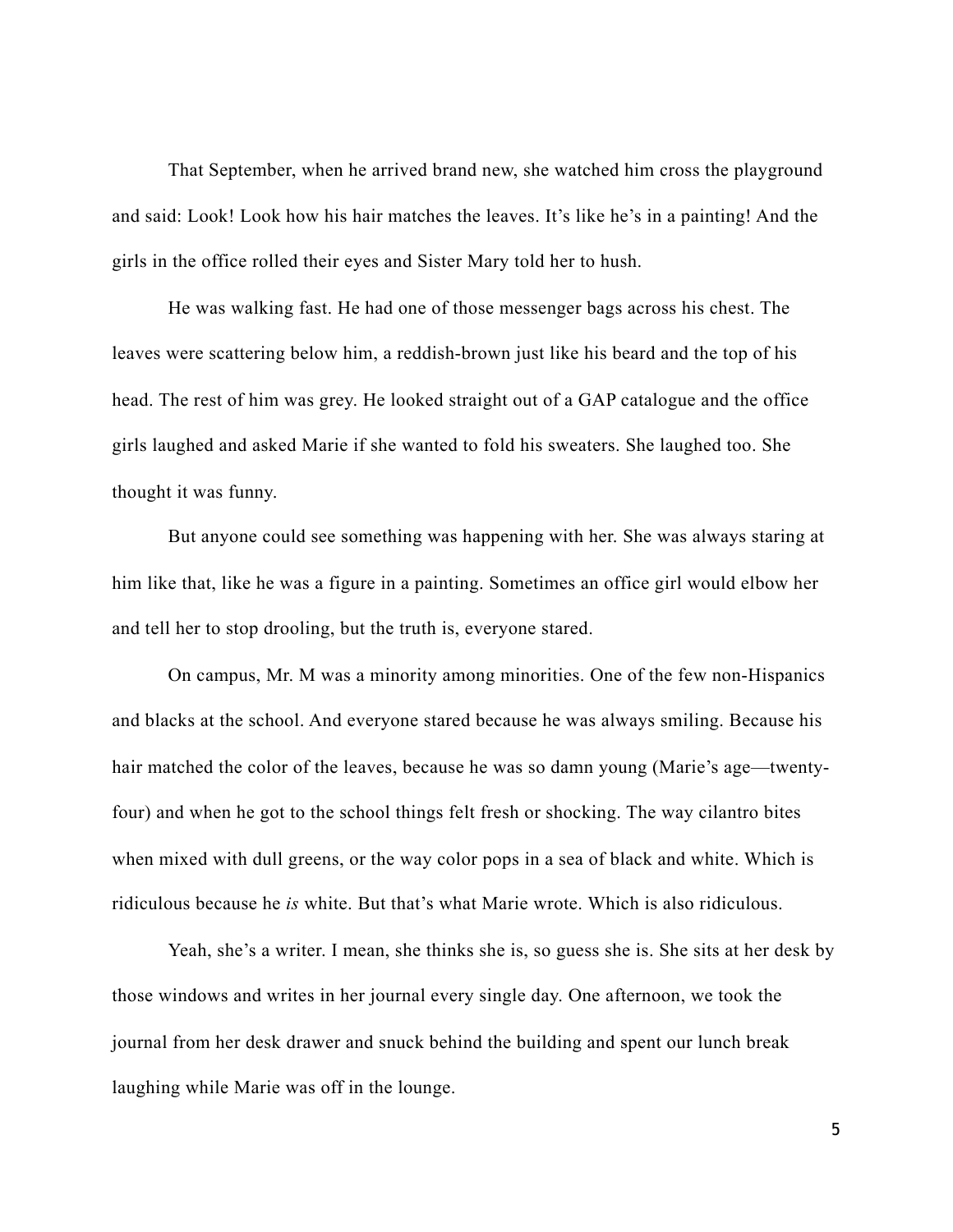The journal said she was bored. That she wanted to go back to school to become an art teacher. It was one of the reasons she was so excited when she got her promotion. The original Office Coordinator Denyse Garcia quit to join the Army, and the tasks of the position were split—half to Marie and half to me. And the stupid thought it meant something. That it meant she was closer to becoming a teacher just because she was in the lounge.

Marie stocks the lounge. That's what she does in there. She fills it up with things like construction paper and stickers. She also has to make the coffee, run the dishwasher, and clean the fridge out every Friday. No one envies her even though she thinks so. She wrote that she feels *privileged* that she gets to see Mr. M in the lounge. *Privileged* to see him plan his lessons and loosen his collar and roll up his sleeves. The girls all wanted to say: *No one gives a shit about that Marie.*

But we didn't say that. We couldn't. We just kept shaking our heads waiting for things to get more interesting. And that's exactly what happened.

Months went by and the journal got real good. Like novela day time soap good. Instead of solitaire, Marie spent her time writing. All the girls would look over at each other, giving nervous smiles like: *here comes the next episode!* After she was done she marked her place with a bookmark that read:

#### LIVE WELL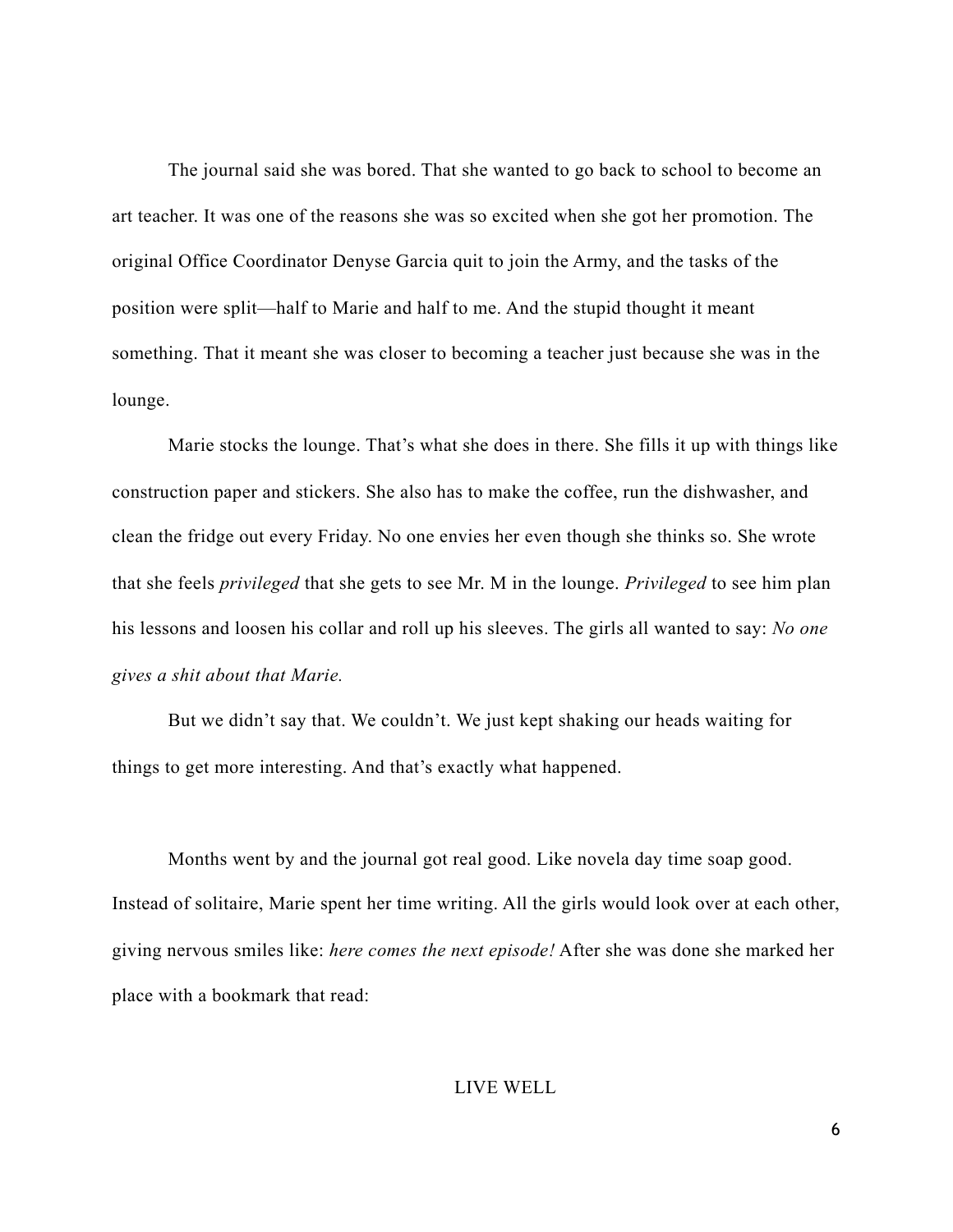## LAUGH OFTEN LOVE MUCH LIVE WELL LAUGH OFTEN LOVE MUCH

Twice like that too. As if it was a chant or something, and before each new episode that's what us girls would do, chant it together like:

> *LIVE WELL! LAUGH OFTEN! LOVE MUCH! LIVE WELL! LAUGH OFTEN! LOVE MUCH!*

And then go.

In her first week in the lounge, Marie was surprised by how quiet it was. It was her job to sharpen pencils but the sound made the teachers turn and look and it made her embarrassed so she didn't do that task. The copy machine was loud too, beeping at her when she didn't understand what to do. She decided to stay after school to do these loud things. Even if she got home later, it wouldn't matter because Oscar would still be asleep. She kept this up when she learned that Nick stayed late too.

It's how the two of them got to talking.

One day he introduced himself. She wasn't sure if he was talking to her or not so she looked around like a dummy. She introduced herself to him. He nodded. He asked her what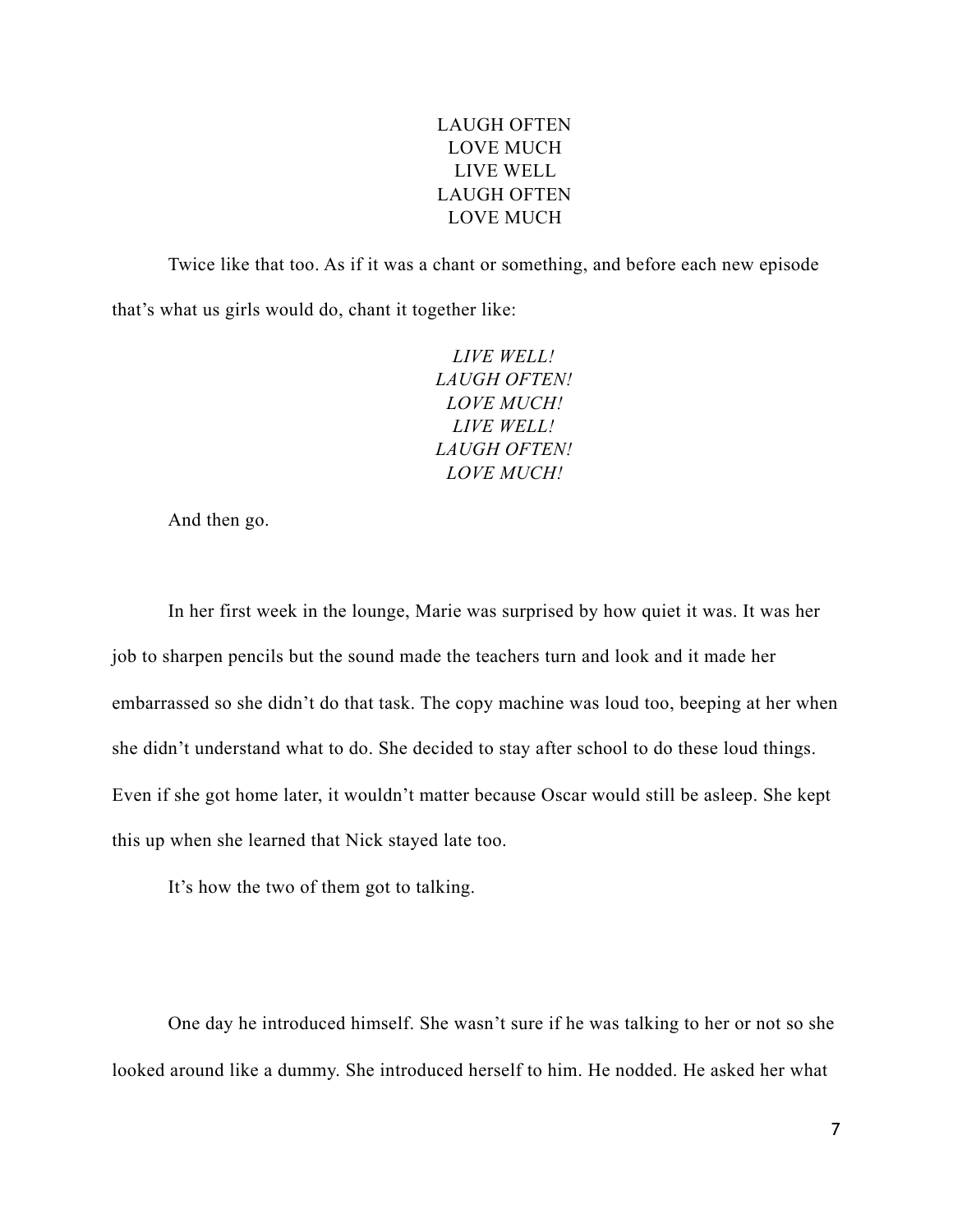her job was. She told him she was an attendance clerk with a few tasks in the lounge everyday and he chewed on his pencil and said *cool.* He asked her if she'd ever called a parent only to learn that the kid had already been dropped off.

"I imagine that would make the day a whole lot more interesting," he said.Marie liked the way he said *day*. Just the thought of a day made her think of a night. How much more romantic night is than day. Like maybe she had some other sort of self at night. Marie said no, no missing kids. No amber alerts. She wrote that she wished she'd had an interesting experience like that, just so that she could tell him the story.

In October he asked her about her education. She wrote that she just had to lie. She told him she finished college, though, she did say it was at the local JC. She said she wanted to go back though, said that she wanted to study art so that she could teach it and she noticed that he sat up straight. He asked her all kinds of questions then. What kind of art did she like? All kinds she said. How does one answer that question? she asked, and he seemed pleased by that. She wrote that he made her feel good. She wrote that he made her feel smart.

She told him she heard he was a great teacher, the best English teacher the Academy had ever had, though she wrote that she made that part up. He laughed and then showed her the stack of papers he had to grade. He showed her the ones he'd already looked over. He explained to her what his marks meant. They sat together when he did this, side by side at the large table in the lounge. She wrote that their arms touched. She wrote that his arm was *smoothish*.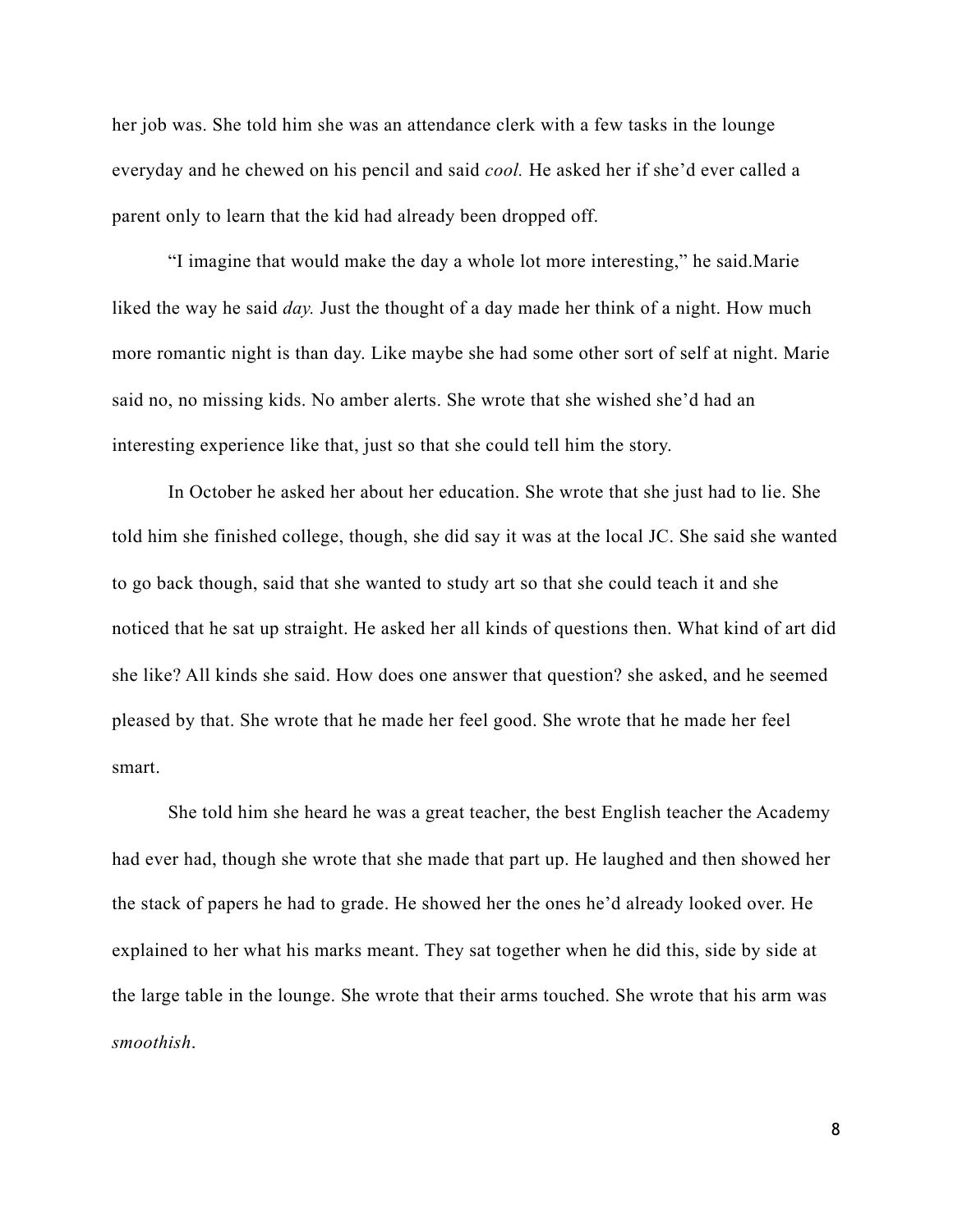He joked that he'd hand the papers off to her so that he could actually get some sleep. I'd be glad to take them from you, she said, and she wrote that he smiled, and he bit his pencil and he raised his eyebrows "all cute like" and she felt like throwing her face into a pillow so that she could scream. Later, saying that he took up all her time, he helped her fill the dishwasher in the lounge and sharpen all the pencils.

When she got home it was nearly evening and Oscar was awake. She wrote that when she was in the lounge she that he was calling her cellphone but figured she'd explain when she got home. Although she didn't know what she would say. She wrote that she was cloud nine on her drive home, that she was filling like a million bucks. But when she got home Oscar was pissed. He said he was worried as shit.

She wrote that they fought about the house being a mess. She was sick of seeing the path of his morning to afternoon from the door to the couch. His shoes, his socks, his pants, his shirt. Whenever she got home and he was awake he was sitting on the couch in his underwear. His music was always too loud—always with angry rappers rapping about how rough they had it. She wondered what kind of music Nick listened to. She decided to ask him that question. She needed more questions to ask, she wrote that she was running out. She wrote a list of possible questions. It looked like this:

Question 1: What is your favorite song right now? Question 2: What movie do you recommend? Question 3: Have you ever been to the Grand Canyon? Question 4: Have you ever been in a fight? Question 5: Do you have any brother or sisters?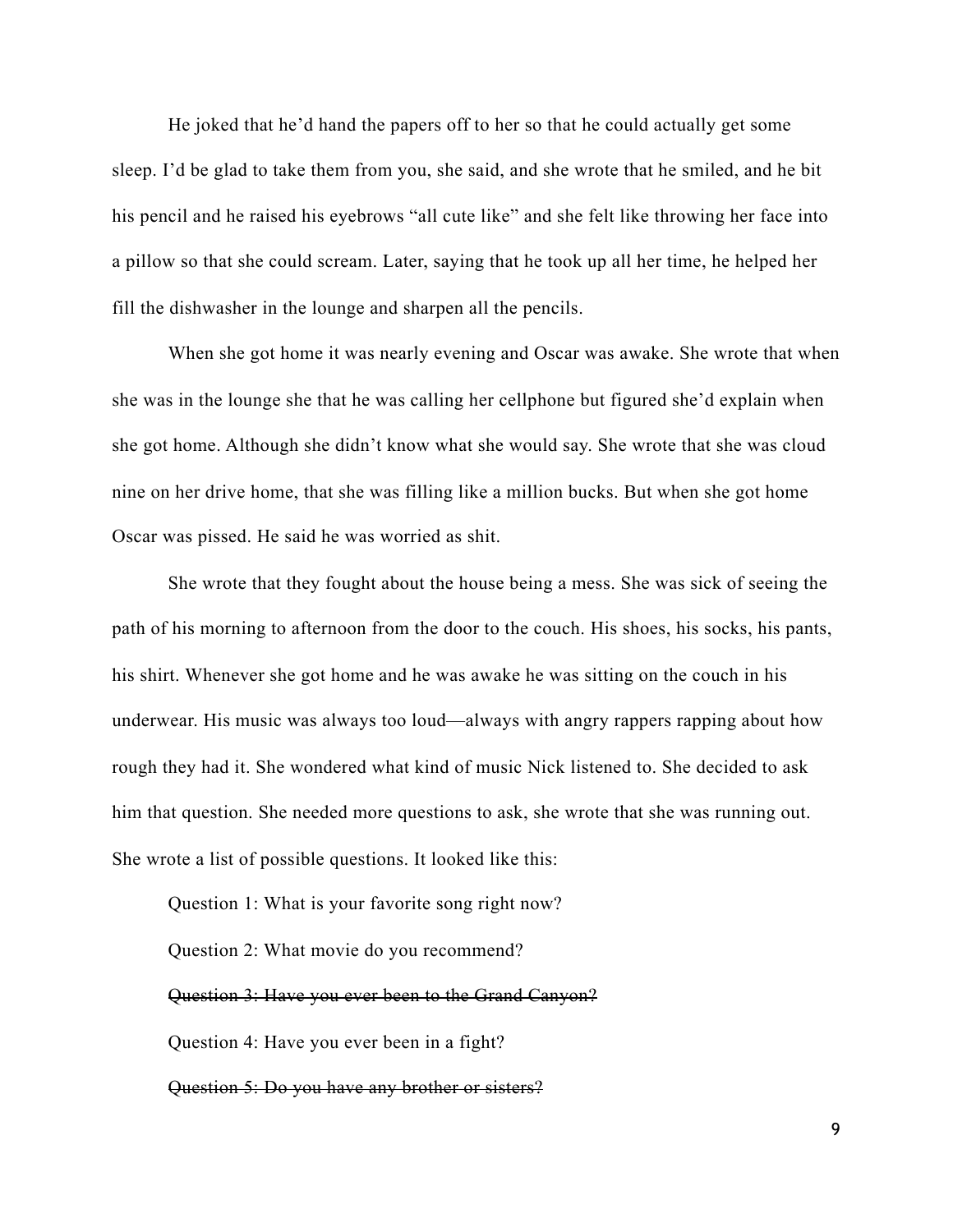Question numbers three and five were all crossed out. *Of course he's been to the Grand Canyon, stupid!* She wrote beside it.

She collected Oscar's clothes from the ground and was pissed about doing that. I'm picking up after you, she said, and she walked into their room and dropped the pile of his stuff on the floor next to his side of the bed. He followed her and asked her what was wrong with her, lately. She said nothing and he pressed on so they argued. He walked out of the room and she reclined on the bed and fell asleep.

These days she was always taking naps or watching the news for things to talk about with Nick. The Occupy Los Angeles protests were always being covered and many nights she'd watch the crowds march through the streets, wanting to be one of them. *I should be one of them!* she wrote. I should pull Oscar from the couch and we should go marching.

When she woke he was stroking her forehead. Let's go out for dinner, he said.

Anyone could tell the Vallejo's were not well if they were at Mario's for dinner. It was Oscar's favorite place. He'd make reservations and he'd tell Marie to get all dressed up and he'd open the doors for her and pull out the chair and he'd spend the whole night holding her hand from across the table. It was his favorite way to spoil her.

No, she told him. We can't. It adds up. She told him they needed to stop going out to dinner so that they could save money because she was serious about going to school.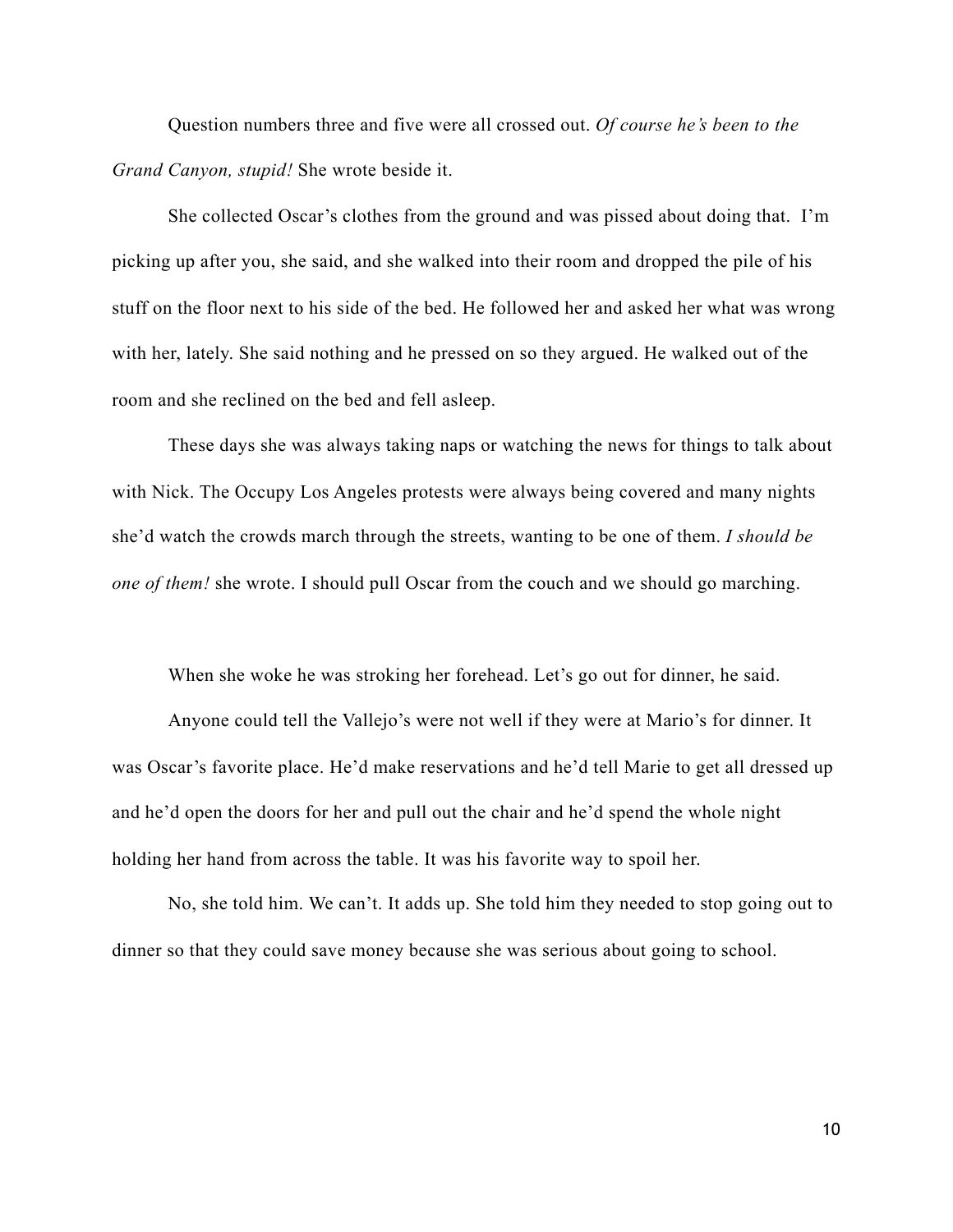The next afternoon, a Saturday, she told Oscar she was going to go to a café. What do you want coffee for? he said, all pissed. I'm going to do research, she said and slammed the door.

She walked along the path that led her to her uncovered parking spot. A neighbor was out washing his car. There were children yelling, playing in the complex's community pool. She wrote that she could see their brown bodies jumping from the diving board. She heard the splashes as they slapped the water. She reversed the car and headed for the school. She drove past Resurrection. She saw the parking lot empty. She saw that the huge double-doors to the front of the school were locked, a chain through the handles. She drove just under the San Gabriel Mountains where she knew the biggest houses were. She tried to imagine the kind of place Nick lives. She pictured him in a two, three story home all to himself. It would have clean and modern furniture. There'd be books everywhere but no clutter. He'd have a large desk where he spent his time grading his papers, or maybe where he sat and thought of his afternoons with her. He'd have a long sunlit hallway; he'd have photographs of his family, his smiling parents, maybe some nieces and nephews, all of them with white teeth and blue eyes.

She drove through the neighborhoods. There was nobody outside of them to see her driving around again and again and she wrote that it was silly, but she looked for Nick's silver car. She looked for something even similar to his car but saw nothing like it.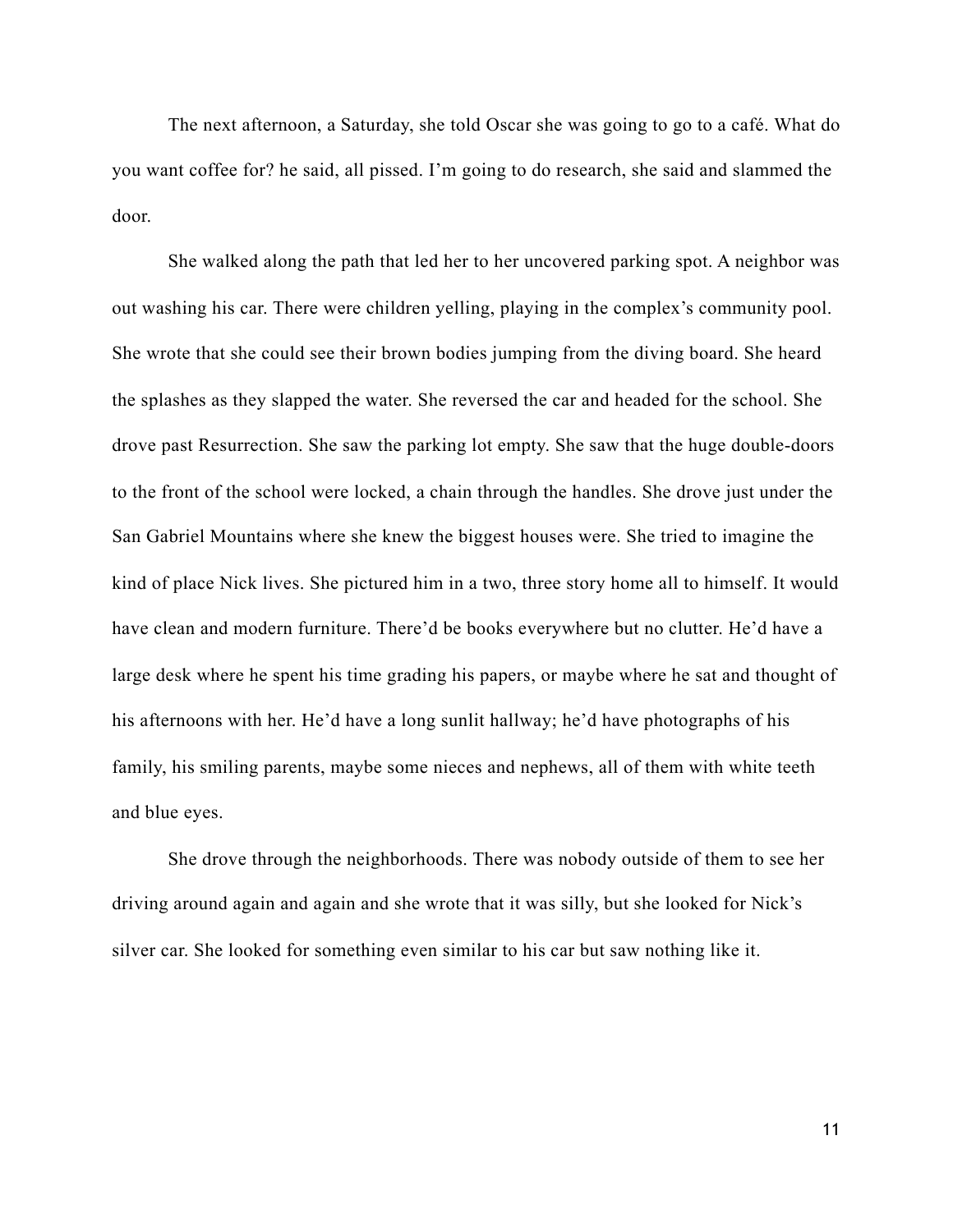She did this for a while, the girls called it filler. I told them to hold still. Wait for the finale build up, you know? And sure enough. Things started getting way more interesting. Oscar told one of his boys about Marie and her crushes—all those other guys. A mistake if I ever knew one. His boys all have big mouths and they told their wives or girlfriends and their wives or girlfriends told their friends and we're their wives' and girlfriends' friends or the friends of their wives' friends or the friends of the girlfriends' friends, so now it's like everybody knows. Things get around. We talk. What do they expect? There's little else for us to do.

Once Marie told Oscar she had a hard time getting along with women. She told him they were all mean to her. That it had always been that way, even as a girl. Said she'd be standing in line at the grocery store and look up to see another little girl sticking out her tongue for no reason. Cruel to me, she said, cruel for no reason at all.

Oscar told his boys he knew something was up with Marie this time because she started coming home later and later. When he arrived home from his shift she was already awake, curling her hair. But here is the real kicker: One night, after they'd been arguing, when he thought she was taking a nap, he found her in their bedroom, sitting in front of her vanity having a conversation with herself. Sometimes she giggled. Other times she was real serious. As if she were talking politics or something. She nodded toward her reflection and agreed with everything she said.

So naturally, Oscar being hot headed can't-kee-it cool- Oscar, straight up asked her: WHO YOU WANT NOW, MARIE? And she turned and said that she was leaving. She wrote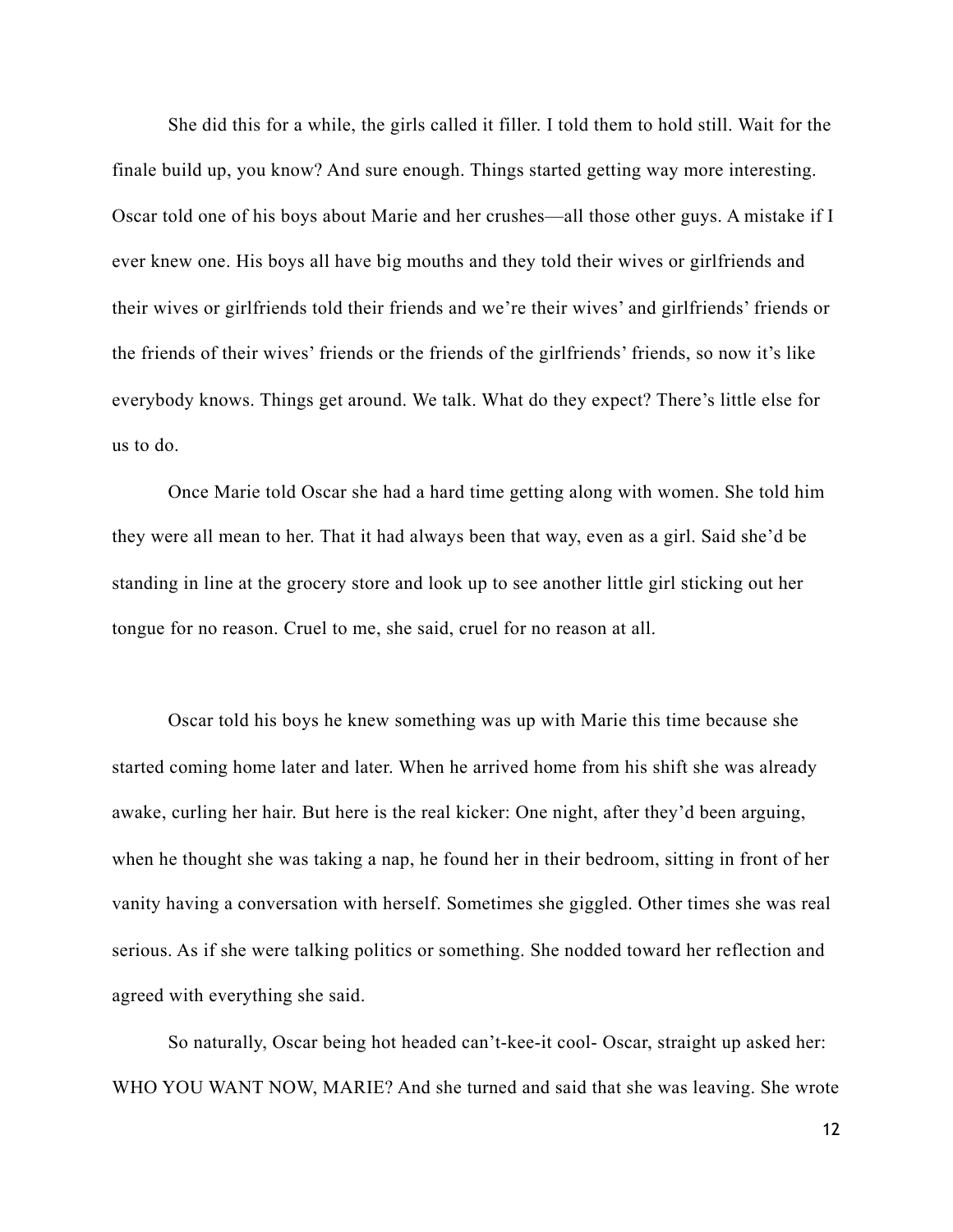that her heart was racing. She grabbed her book bag from the closet. It was still filled with papers from her JC: resources for financial aid, campus maps. She'd gone the first two weeks before dropping out. She wrote that this was her biggest regret.

Just like Oscar, Carmen said.

Ouch! Lupe said.

She said it I thought it, said Veronica

Ya'll went there. I said.

That last afternoon in May, while Marie was gathering her things to head to the lounge and the rest of us were heading out to get drinks, I heard a pssst! and I felt a nudge on my shoulder. We all looked up and out of the window by our desks in Building One and saw Nick Malone practically running across the playground and through the grass and somehow we all knew he was coming for her.

We looked at each other. We looked at Marie. She was staring out the window watching him come closer. She looked scared as shit.

And it was like seeing your favorite show jump out of the TV.

She started playing with her hair. Brushing it again and again behind her ear. And we didn't know if we should help her or if we should slap her. *YOU'RE MARRIED, STUPID. WHAT ARE YOU DOING? GO GET HIM!*

We heard a knock at the door.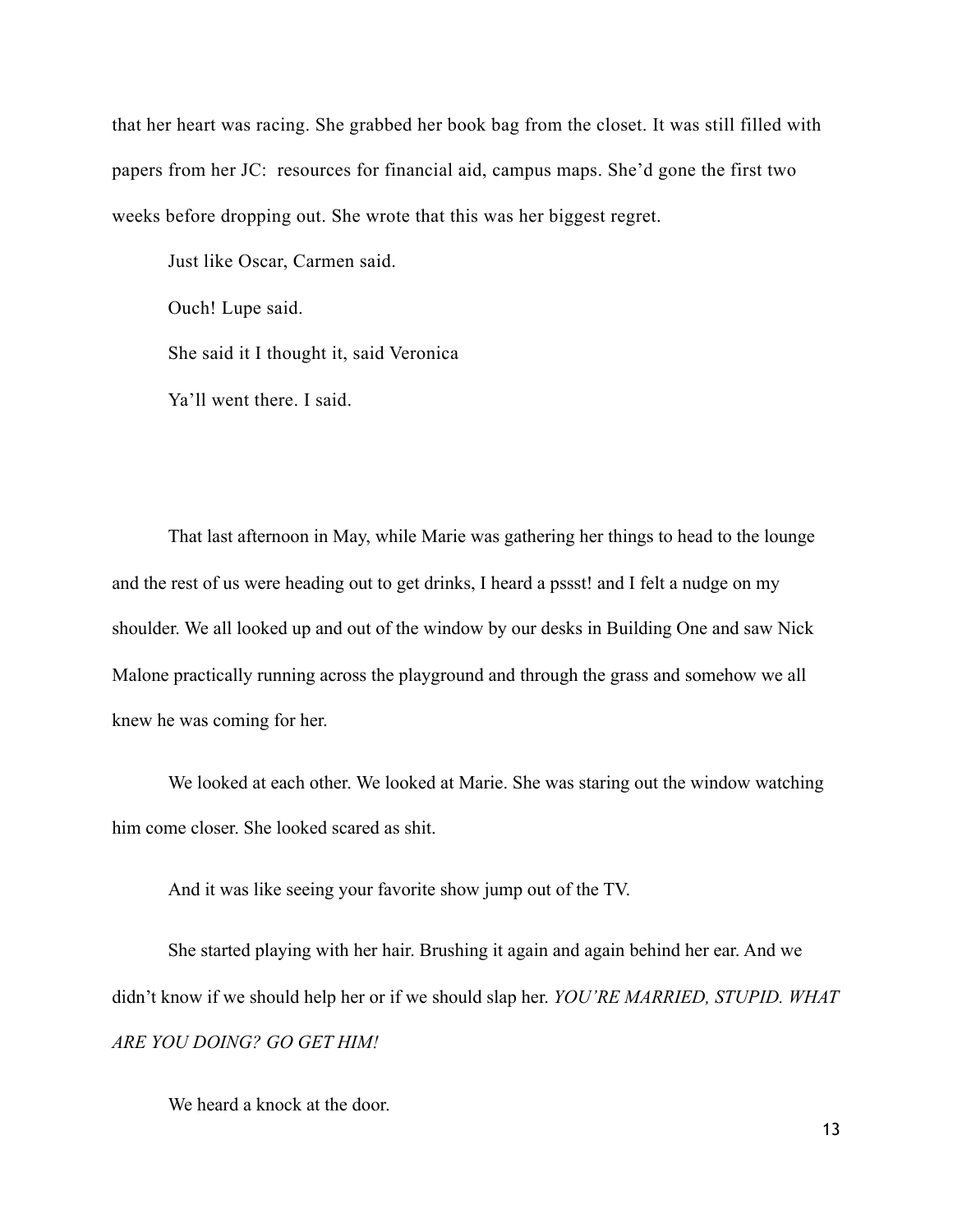Nobody here but us chickens! Carmen said. And I elbowed her in the ribs to shut up.

And then Angeline said, "Didn't he ever see your damn wedding ring?" And Marie, she looked at all of us, so confused, and we all felt guilty and shook our heads and clicked our tongues at Angeline.

Marie looked around at each one of us and we stared back at her and her face looked as if we were all sticking out our tongues.

Marie grabbed her things and put her purse over her shoulder. She was about to head for the back door—the one Nick was not knocking at. But then we heard him say: "Hi!"

He was talking to Angeline, who had run towards the front desk to open the door to greet him.

"Hi, Mr. M, something wrong?" She asked.

Marie stood in the hallway just around the corner, listening, still and silent. We all stood still and silent. We were all wondering the same thing. Was he going to ask her to step outside? If he did, we'd hover near the door and stay real quiet or we'd follow them out. Hide behind some bushes to watch. We were all waiting for it. All of us and Marie.

But then…another twist!

When Nick responded he wasn't asking for Marie at all. He was asking for someone named Rosa and all of us, Marie included, gasped in horror: *No!* 

*Rosa?*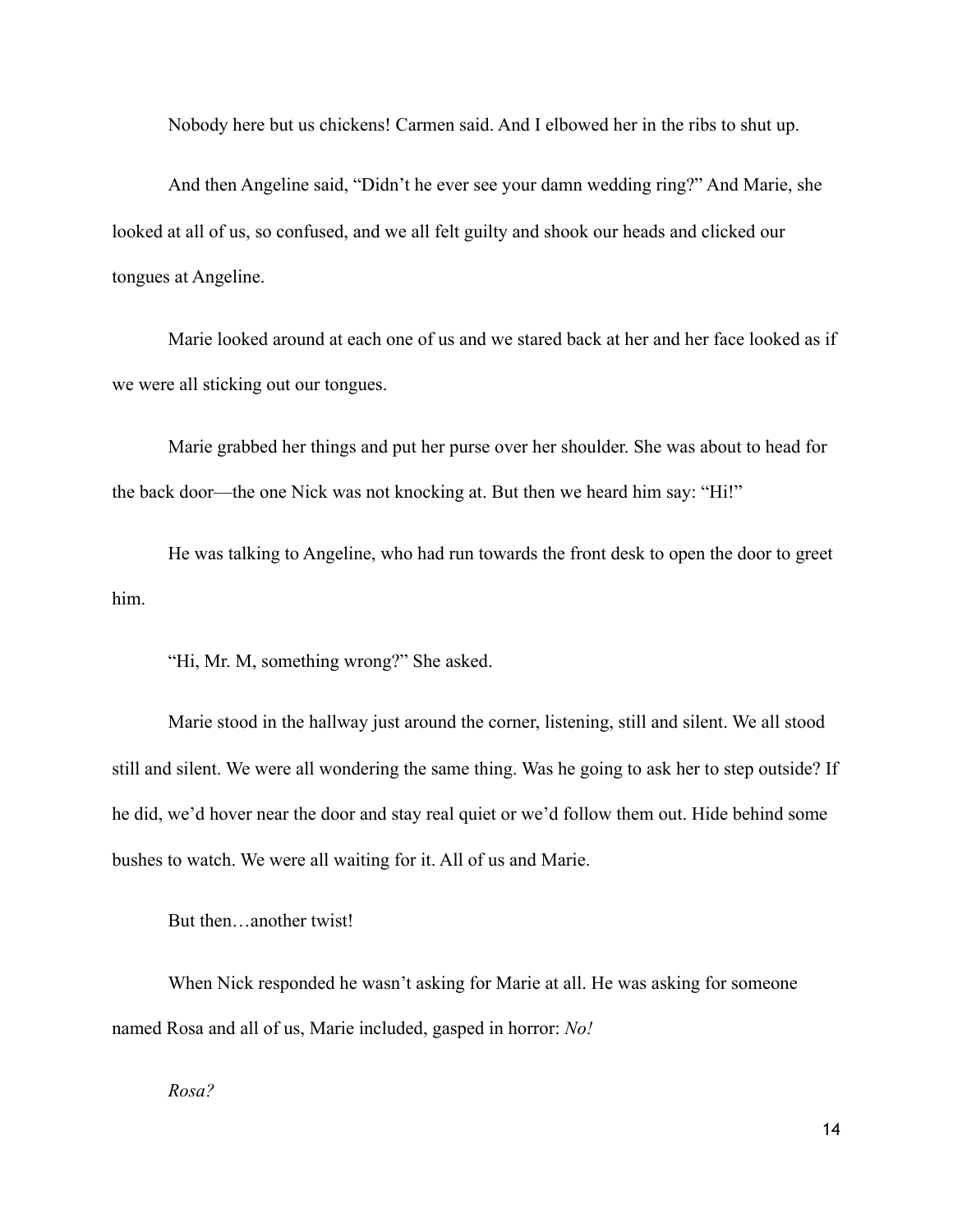Marie was a minority among other minorities or in this case, just another minority. Oh, Marie. Oh, Rosa. Wherever and whoever you are.

"We don't have a Rosa here, Mr. M," Angeline said, "maybe she's in building Two? Maybe she's new and I don't know her?"

"No, no," Nick said, "she's been here a while, she told me she worked in Building One." There was a pause and it was like a little light bulb went off in stupid. He was calling Marie by the wrong name. He didn't even know Marie's name.

We all heard Nick, his voice sounding dropped like Marie's heart and our stomachs. He was suddenly nervous, excused himself by saying he must have the wrong building, and he thanked Angeline for her help. Angeline came back into the room and without speaking, we all watched Nick hurry back across the playground, just as hurriedly as he'd come.

"C'mon," I said, "we're going to get drinks. Levántate, Marie."

"No," she said, "I have to clean the lounge."

"Okay then," I said, "we'll help."

 "I'm not going in there now," she said. "you guys go."And she took out her journal to write. She opened it up. We watched. The bookmark. We almost said it aloud:

### LIVE WELL LAUGH OFTEN LOVE MUCH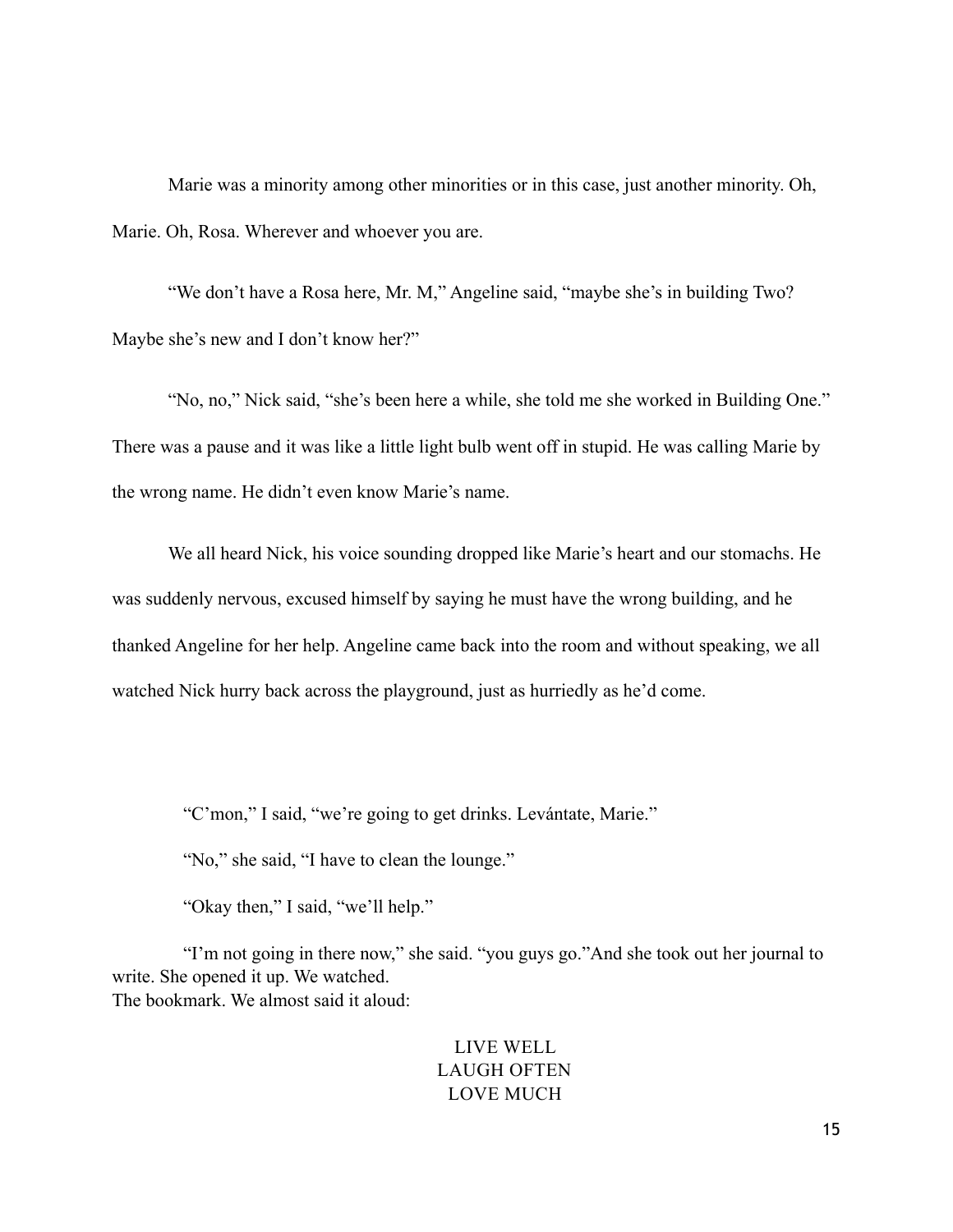## LIVE WELL LAUGH OFTEN LOVE MUCH

 Maybe we're bitches 'cause we waited and watched. Maybe we're something like friends, I don't know. But we decided to skip drinks and after an hour or so, when she thought that dummy was gone already, she crossed the playground towards Building Two.

Angeline shook her head. *She should have checked the parking lot. Ay, yai, yai!* 

*[Dios](http://en.wiktionary.org/wiki/Dios#Spanish) [mío](http://en.wiktionary.org/wiki/m%25C3%25ADo#Spanish)!*

 We know that when Marie walked into the lounge Nick was inside. I walked down the hallway and looked in the window. The cabrón was sitting there waiting for her, chewing on his damn pencil.

 And it was like our TV went out. We couldn't hear or see a thing. So this part we had to imagine:

 When Marie walked into the lounge Nick was there sitting at the large table in the center of the room, chewing on his pencil. He looked up at her when she entered. He was smiling what Marie considered an embarrassed smile. Marie said hello and went toward the fridge to begin.

 Nick told Marie, her back to him, that he was hoping he'd run into her, that he had wanted to ask her a question.

"Oh, yeah?" Marie said, knowing Nick would not mention the part where he'd gone to look for her in Building One, having asked for her with the wrong name, a completely different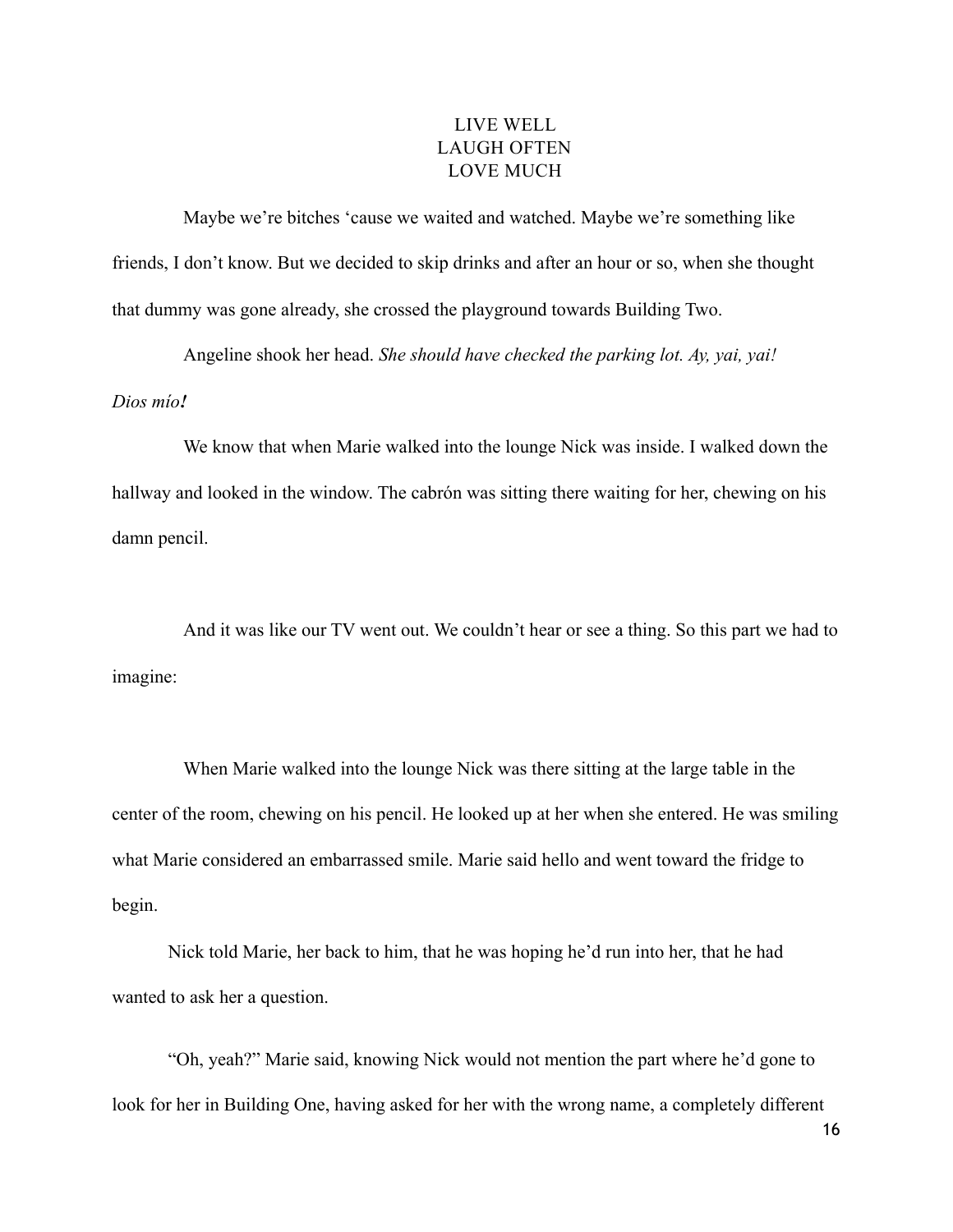name. And she was right. Nick said he was hoping he'd run into her all day, but before telling her why, he asked her how she was.

"Good," she said, smiling, a big fat-lie smile. Her heart was so broken.

 Nick smiled and nodded and then looked around the room in an exaggerated way of showing he was making sure no one else was in it. Was he still going to ask her out? Marie couldn't wait to tell him no. She couldn't wait.

 "Truth be told," he said, already in confession (or was it profession Marie thought) "I was commissioned to write a smallish article for the local newspaper on all the protests that have been going on and," he dragged out this last word out and when he was done dragging it, he bit his lip. The protests. She knew about those. "I was hoping to get your insight, your opinion on all that's been going on, being that you're a Hispanic woman and all this anti-immigration reform is happening in Arizona, while the Occupy movement is happening here. I imagine you must feel a lot right now."

Marie looked up and smiled.

"I'd love to help." She said. She meant it. She felt that if she took her time, did her research, there'd be a lot she could say. She felt good. She felt needed. She felt important.

"Really?" he said, surprised. "Thanks, Maria, let me know when we can get together."

Maria?

MARIUH.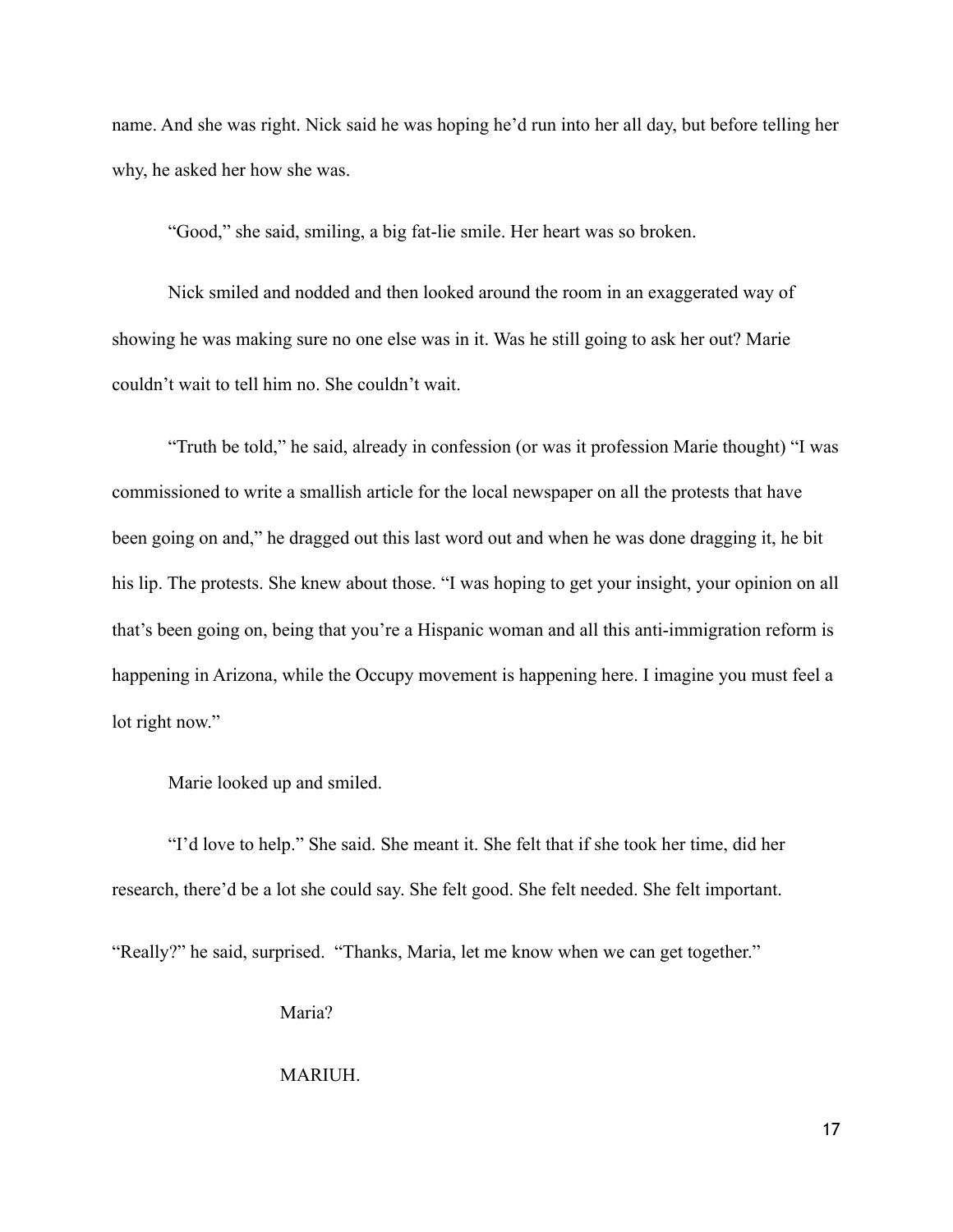#### MARIUGH.

 Later, long, long after this, when she told us this we laughed. She laughed. She thought it was funny.

 She told him she'd love to help, but that she was late, and she needed to get home to her husband. Nick nodded, told her he was leaving too and that he'd walk out with her.

*Previously on Marie, Rosa, Maria,* Carmen says.

Marie Vallejo walks out of the front double-doors of Resurrection Academy with the man of her dreams and her husband is right there watching. It's the last afternoon in May. The Santa Ana's are fanning a wildfire across the San Gabriel Valley; its smoke cloud is climbing in the distance. It feels like everybody and their mother is watching and the air seems charged with something like trouble and thrill.

*What do I do?* Her husband thinks. You can see it all over his face. His mouth is twitching, his chin is quivering.

*Well, you can't phone a friend, Cabrón!* Elsa says. *Get to it. Start moving. Is it fight or is it flight?* 

Finally, Oscar looks like he's going to make a move. His mouth has stopped twitching. His chin has stopped quivering. He's making the face he makes right before it goes down at a card game. He takes a step forward. He's moving toward them. Marie still doesn't see him. She's nodding at the conversation. She's not saying anything. She's letting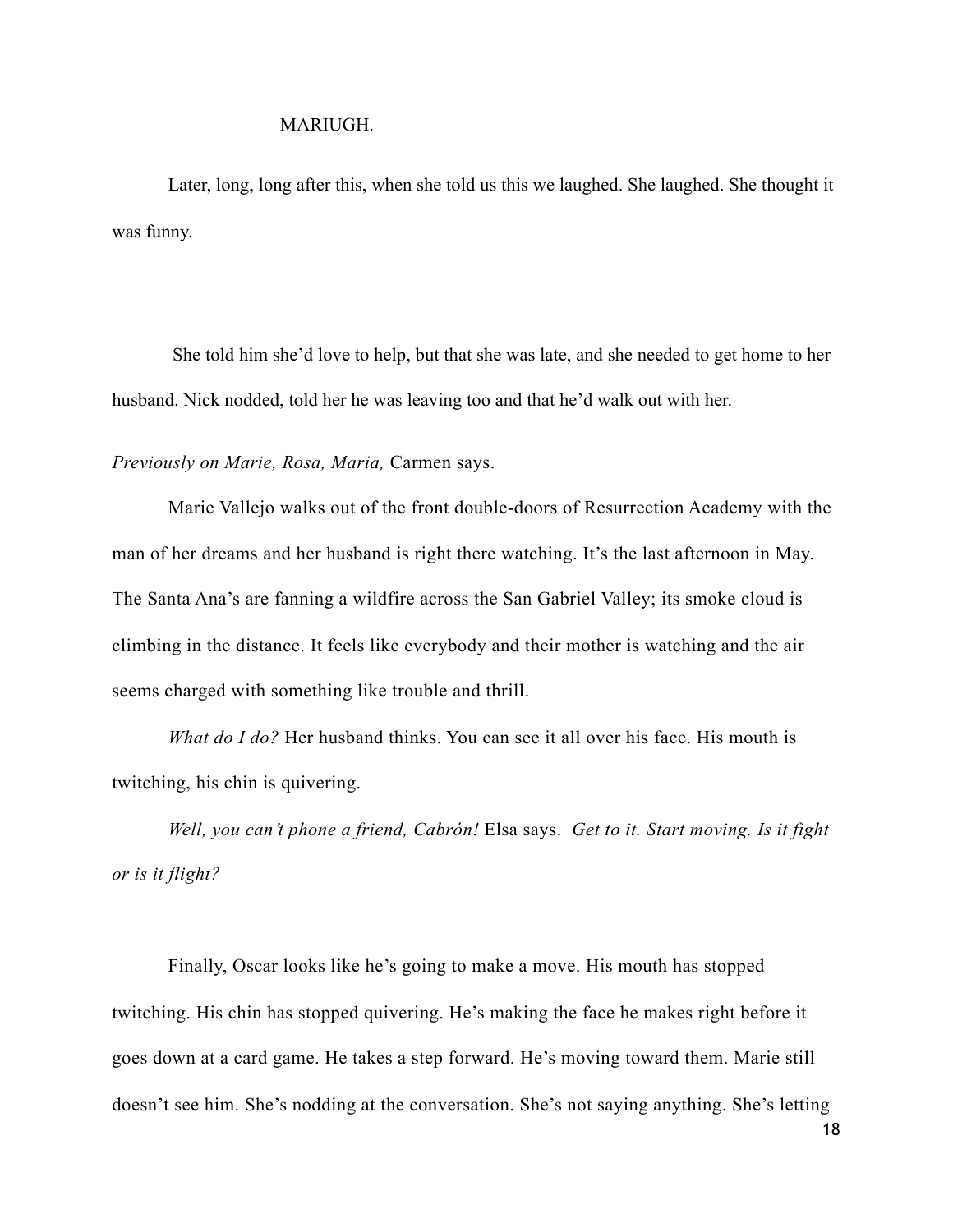Nick go on and on. Marie's back is to him. Oscar is listening to their conversation. He hears this guy talking to his wife about politics. He hears this guy call his wife Maria. *Maria? What kind of shit is this?*

Oscar thinks he's got it wrong, that this is the wrong guy.

*Oh no, you don't Cabrón. You got it way right. Keep listening. Keep waiting.* 

He watches the guy hug his wife. He makes eye contact with the guy. The guy looks away. Oscar watches his wife walk to her car, watches her get in the driver's seat. The guy drives away, using his blinker as he leaves. Oscar watches his wife sit in the car, in the parking lot. She's holding onto her steering wheel. She's crying.

Oscar watches her for a long time. Angeline wipes away her own tear. Oscar moves to leave when all of a sudden Marie looks left and sees him.

DRAMA!

Marie puts her hand to her chest. We put our hands to our chests.

For a long time there's nothing. Just the smell of the fire in the distance—and we can't tell if it's misery or BBQ.

But then Marie smiles. She laughs. She's laughing and crying at the same time. And then Oscar laughs.

*Look! He's crying too!* Says Carmen.

 And we all laugh and cry with Marie and Oscar. We get so loud with our laughing (Carmen cackles) that Oscar looks in our direction and so we shut up.

We want to stick our heads in pillows and scream.